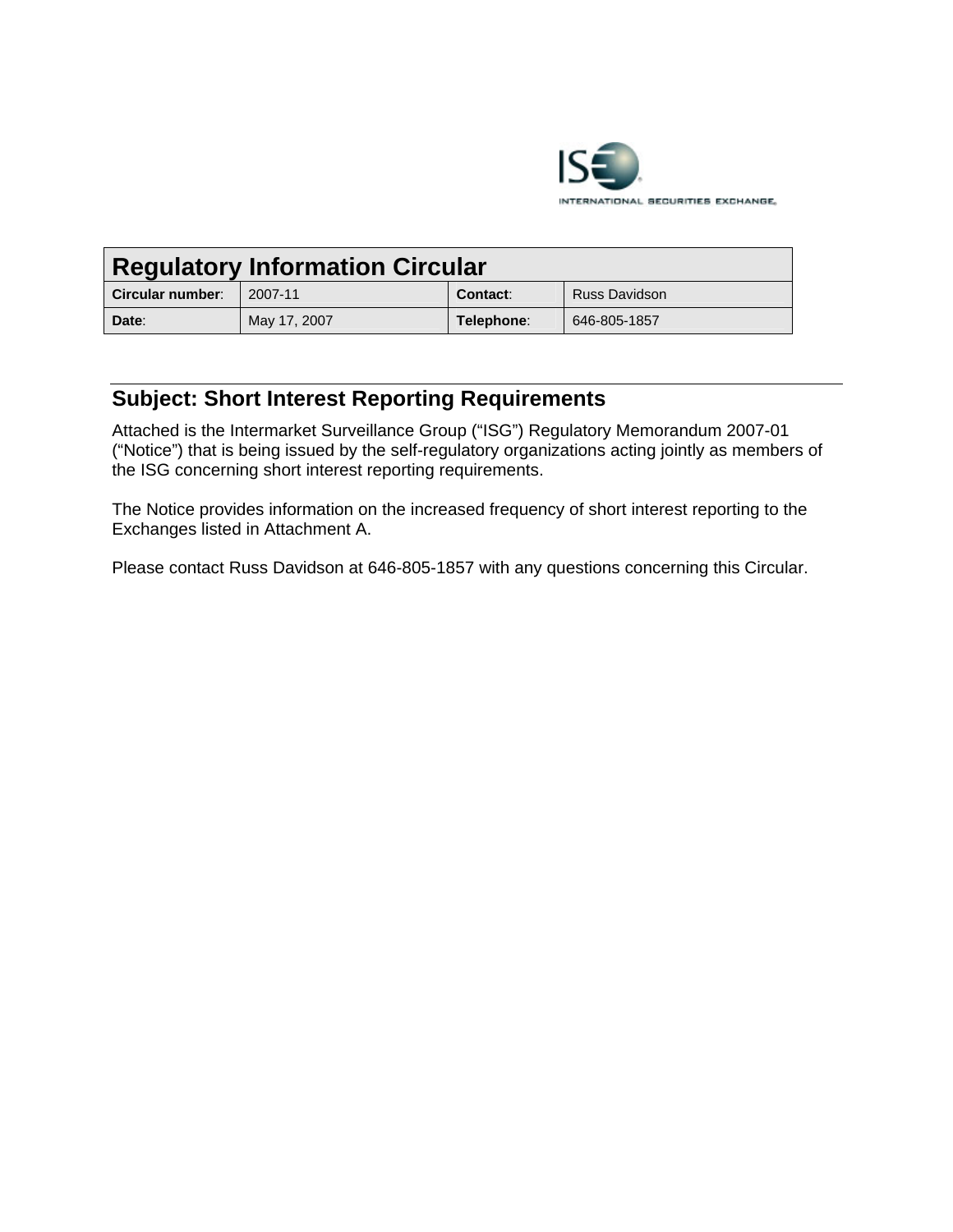

## **NOTICE TO MEMBERS ISG 2007-01**

| <b>SUBJECT:</b>   | New Requirement for the Reporting of Consolidated Short Interest<br>Positions to the Intermarket Surveillance Group (ISG) <sup>1</sup> |  |
|-------------------|----------------------------------------------------------------------------------------------------------------------------------------|--|
| DATE:             | May 15, 2007                                                                                                                           |  |
| <b>FROM:</b>      | Intermarket Surveillance Group                                                                                                         |  |
| TO:               | All Members and Member Organizations                                                                                                   |  |
| <b>ATTENTION:</b> | Chief Executive Officer, Managing Partner, Chief Operations Officer, Compliance Officer,<br>Legal and Compliance Departments           |  |

On March 6, 2007, the Securities and Exchange Commission (SEC) approved rule changes by the Amex, NASD, and NYSE to require Members and Member Organizations to increase the frequency of short interest reporting from monthly to twice a month.<sup>2</sup> The amended short interest reporting requirements become effective 180-days after SEC approval to give Members and Member Organizations adequate time to make any changes necessary to comply with the new requirements. In addition to the rule changes at the Amex, NASD, and NYSE, the other U.S. securities marketplace members of the ISG are also revising their short interest reporting requirements to correspond to the twice a month reporting cycle. Therefore, beginning in September 2007 all ISG SROs will require Members and Member Organizations to submit short interest information twice a month.

The Mid-Month Short Interest Report will continue to be based on short positions<sup>[3](#page-1-2)</sup> held by Members on the settlement date of the  $15<sup>th</sup>$  of each month. If the  $15<sup>th</sup>$  falls on a weekend or another non-settlement date, the designated settlement date will be the previous business day on which transactions settled. The End-of–Month Short Interest Report will be based on short positions held on the last business day of the month on which transactions settle. **Attachment A** outlines the revised Short Interest Reporting Schedule for September 2007 through December 2007. Additionally, Short Interest Reporting rules of certain ISG SROs are attached.

All Members and Member Organizations of the ISG SROs will continue to be required to report short positions in all securities they carry, irrespective of where the securities are listed. It is not expected that the current reporting processes or reporting systems offered by the ISG SROs will change other than having to report twice a month[.4](#page-1-3)

<span id="page-1-0"></span> $\frac{1}{1}$ <sup>1</sup> This ISG *Notice* was prepared by the following self-regulatory organizations (SROs) as members of the ISG: American Stock Exchange LLC (Amex), Boston Stock Exchange, Inc. (BSE), Chicago Board Options Exchange, Inc. (CBOE), Chicago Stock Exchange, Inc. (CHX), International Securities Exchange (ISE), NASD, Inc. (NASD), The NASDAQ Stock Market LLC (NASDAQ), National Stock Exchange, Inc. (NSX), New York Stock Exchange, Inc. (NYSE), NYSE Arca, Inc. (NYSE Arca), and Philadelphia Stock Exchange, Inc. (PHLX) (collectively ISG ROs). S

<span id="page-1-2"></span><span id="page-1-1"></span> $2^2$  Currently, the Amex requires members to report End-of-Month Short Interest for "ETF type products."

<span id="page-1-3"></span> $3$  Short positions to be reported are those resulting from short sales as the term is defined in SEC Rule 200 of Regulation SHO, subject to certain limited exceptions.

In connection with the implementation of the changes to NASDAQ symbology, certain of the ISG SROs may have changes to their reporting processes or systems.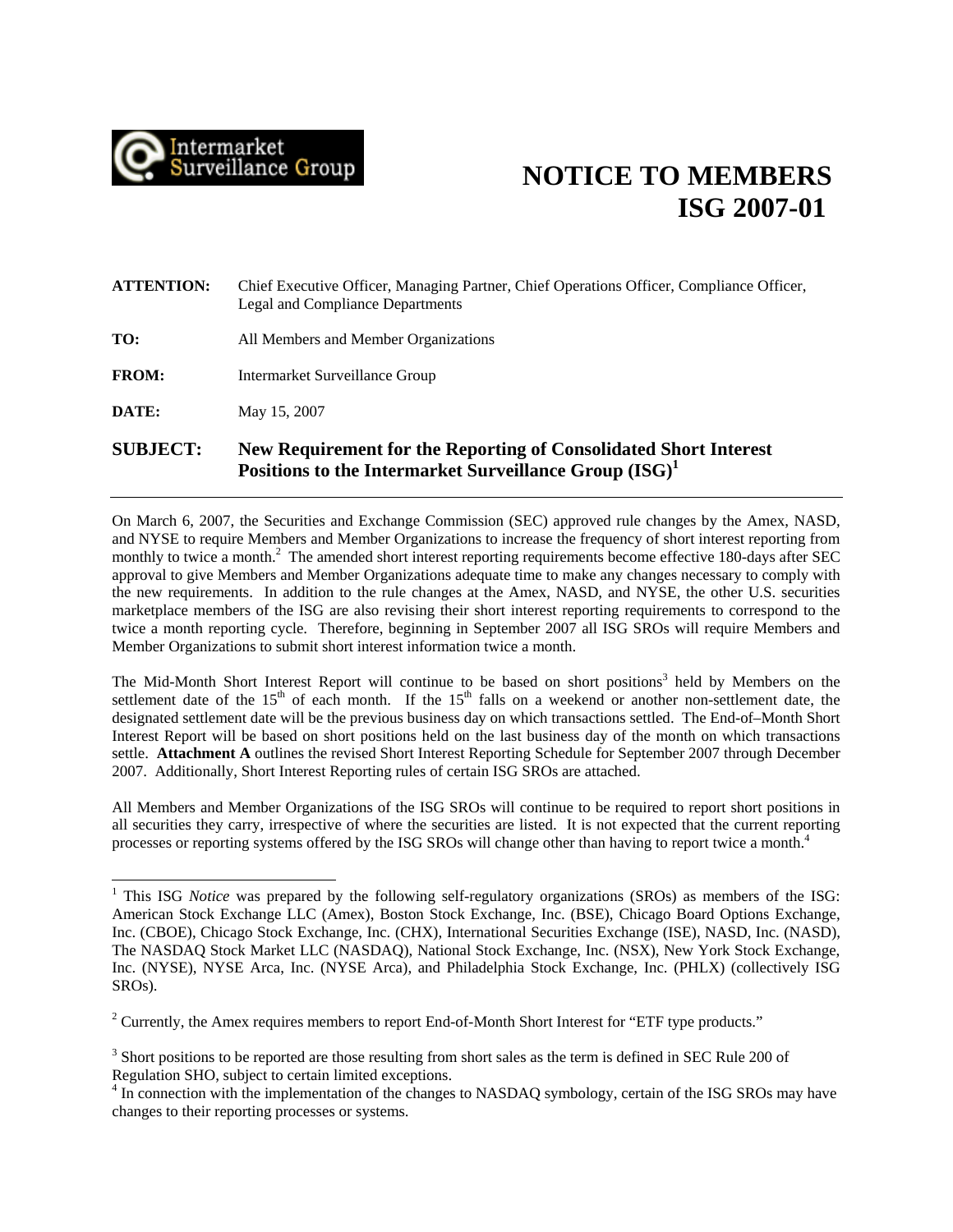Questions concerning short interest reporting requirements may be directed to the following individuals at each ISG SRO.

| <b>SRO</b>       | <b>Individual</b> | <b>Telephone</b> | <b>Email Address</b>            |  |
|------------------|-------------------|------------------|---------------------------------|--|
|                  |                   | <b>Number</b>    |                                 |  |
| Amex             | James Turnbull    | (212) 306-1526   | james.turnbull@nasd.com         |  |
| <b>BSE</b>       | Sharon Melanson   | $(617)$ 235-2152 | sharon.melanson@bostonstock.com |  |
| <b>CBOE</b>      | Pat Sizemore      | (312) 786-7752   | sizemore@cboe.com               |  |
| <b>CHX</b>       | Mike Cardin       | (312) 663-2204   | meardin@chx.com                 |  |
| ISE              | Ron Veith         | $(212)$ 897-8130 | rveith@iseoptions.com           |  |
| <b>NASD</b>      | Jocelyn Mello     | $(240)$ 386-5091 |                                 |  |
| <b>NASDAQ</b>    | NASDAQ OGC        | $(301)$ 978-8400 |                                 |  |
| NSX <sup>1</sup> | Nicole Guiffra    | (312) 786-8809   | nicole.guiffra@nsx.com          |  |
| <b>NYSE</b>      | Glen Garofalo     | (212) 656-2084   | ggarofalo@nyse.com              |  |
| <b>NYSE Arca</b> | John Chapin       | (312) 442-7790   | jchapin@nyse.com                |  |
| <b>PHLX</b>      | Joseph Cusick     | (215) 496-1576   | joseph.cusick@phlx.com          |  |

Technical or system questions should be directed to:

 $\overline{a}$ 

| Organization | Contact        | <b>Telephone Number</b> | <b>Email Address</b>   |
|--------------|----------------|-------------------------|------------------------|
| Amex         | Helpdesk       | $(800)$ 321-NASD        | nasdregfiling@nasd.com |
| <b>NASD</b>  | Helpdesk       | $(800)$ 321-NASD        | nasdregfiling@nasd.com |
| <b>NYSE</b>  | Tom McNally or | $(212)$ 656-2237        | $t$ mcnally@nyse.com   |
|              | Eugene Kosoy   | (212) 656-5740          | ekosoy@nyse.com        |